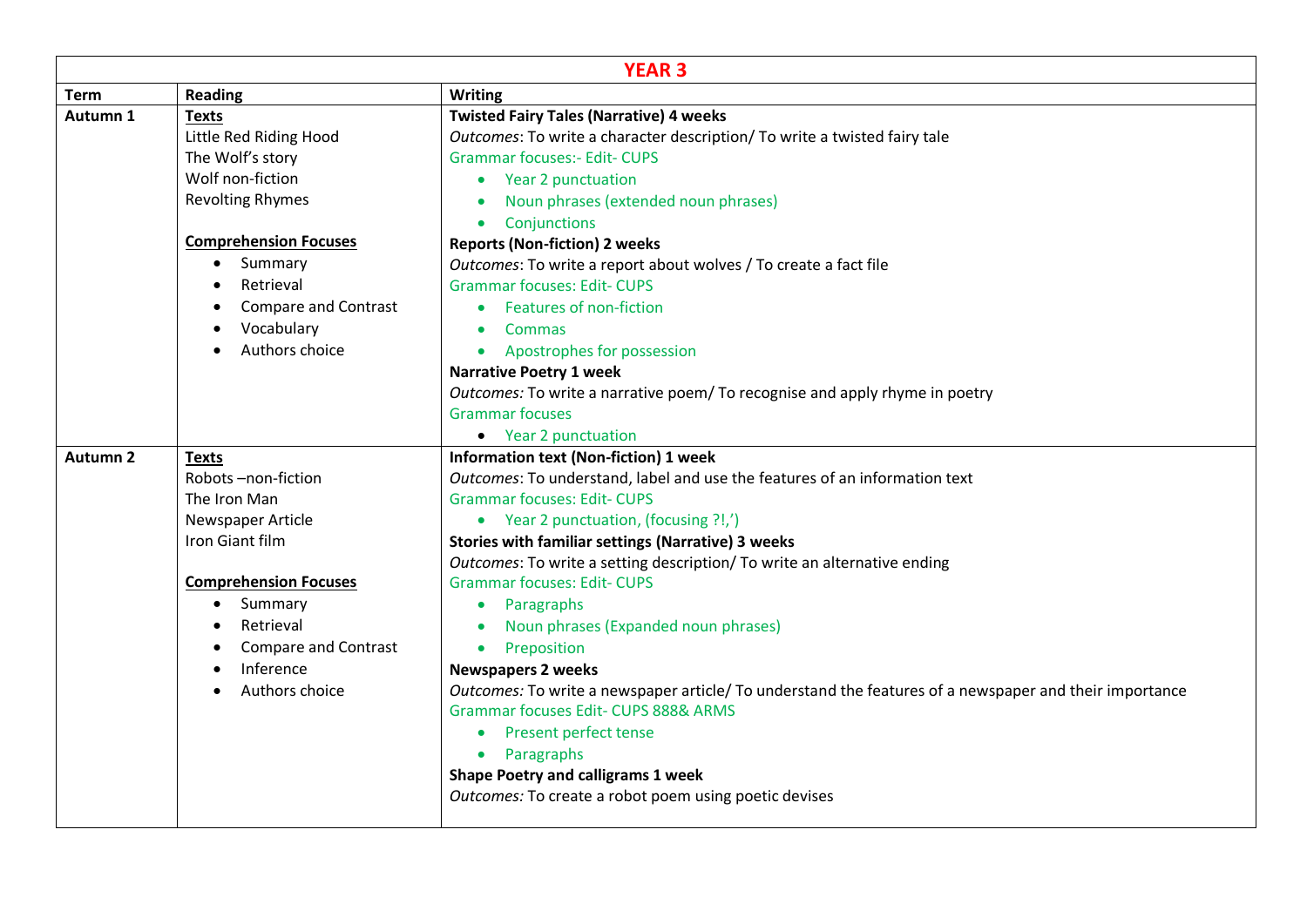| Spring 1        | <b>Texts</b>                              | <b>Information text (Non-fiction) 3 week</b>                                                                    |
|-----------------|-------------------------------------------|-----------------------------------------------------------------------------------------------------------------|
|                 | Tudors- non-fiction                       | Outcomes: To understand, label and use the features of an information text/ To create an information text       |
|                 | Play script (little red riding hood)      | <b>Grammar focuses: Edit- CUPS &amp; ARMS</b>                                                                   |
|                 |                                           | Commas in a list                                                                                                |
|                 | <b>Comprehension Focuses</b>              | Paragraphs<br>$\bullet$                                                                                         |
|                 | Summary                                   | A or an<br>$\bullet$                                                                                            |
|                 | Retrieval                                 | Dialogue and plays (Non-fiction) 3 week                                                                         |
|                 | Inference                                 | Outcomes: To understand the features and to create a play script/ To create a well rounded character            |
|                 | Vocabulary                                | <b>Grammar focuses: Edit- CUPS</b>                                                                              |
|                 |                                           | Pronouns<br>$\bullet$                                                                                           |
|                 |                                           | <b>Adverbs</b>                                                                                                  |
|                 |                                           | Speech marks                                                                                                    |
|                 |                                           |                                                                                                                 |
|                 |                                           |                                                                                                                 |
|                 |                                           |                                                                                                                 |
|                 |                                           |                                                                                                                 |
|                 |                                           |                                                                                                                 |
|                 |                                           |                                                                                                                 |
|                 |                                           |                                                                                                                 |
|                 |                                           |                                                                                                                 |
| <b>Spring 2</b> | <b>Texts</b>                              | <b>Adventure and Mystery (Fiction) 3 week</b>                                                                   |
|                 | The Tunnel- fiction                       | Outcomes: To understand the features of an adventure mystery story/ To write a setting description/ To create a |
|                 | The lion, the witch and the               | new story ending                                                                                                |
|                 | wardrobe-fiction                          | <b>Grammar focuses: Edit- CUPS &amp; ARMS</b>                                                                   |
|                 | Diary                                     | Preposition<br>$\bullet$                                                                                        |
|                 | poetry to perform                         | A or an                                                                                                         |
|                 |                                           | Pronouns<br>$\bullet$                                                                                           |
|                 | <b>Comprehension Focuses</b><br>$\bullet$ | Diary (Non-fiction) 1 week                                                                                      |
|                 | Summary                                   | Outcomes: To understand the features of a diary/ To write a diary entry                                         |
|                 | Compare and contrast<br>Inference         | <b>Grammar focuses: Edit- CUPS</b>                                                                              |
|                 |                                           | • Conjunctions                                                                                                  |
|                 | Vocabulary<br>Prediction<br>$\bullet$     | Poetry to perform (Poetry) 1 week                                                                               |
|                 |                                           | Outcomes: To understand the features of a performance poem/ To perform a poem<br><b>Grammar focuses:</b>        |
|                 |                                           | • Adverbs                                                                                                       |
|                 |                                           |                                                                                                                 |
|                 |                                           |                                                                                                                 |
|                 |                                           |                                                                                                                 |